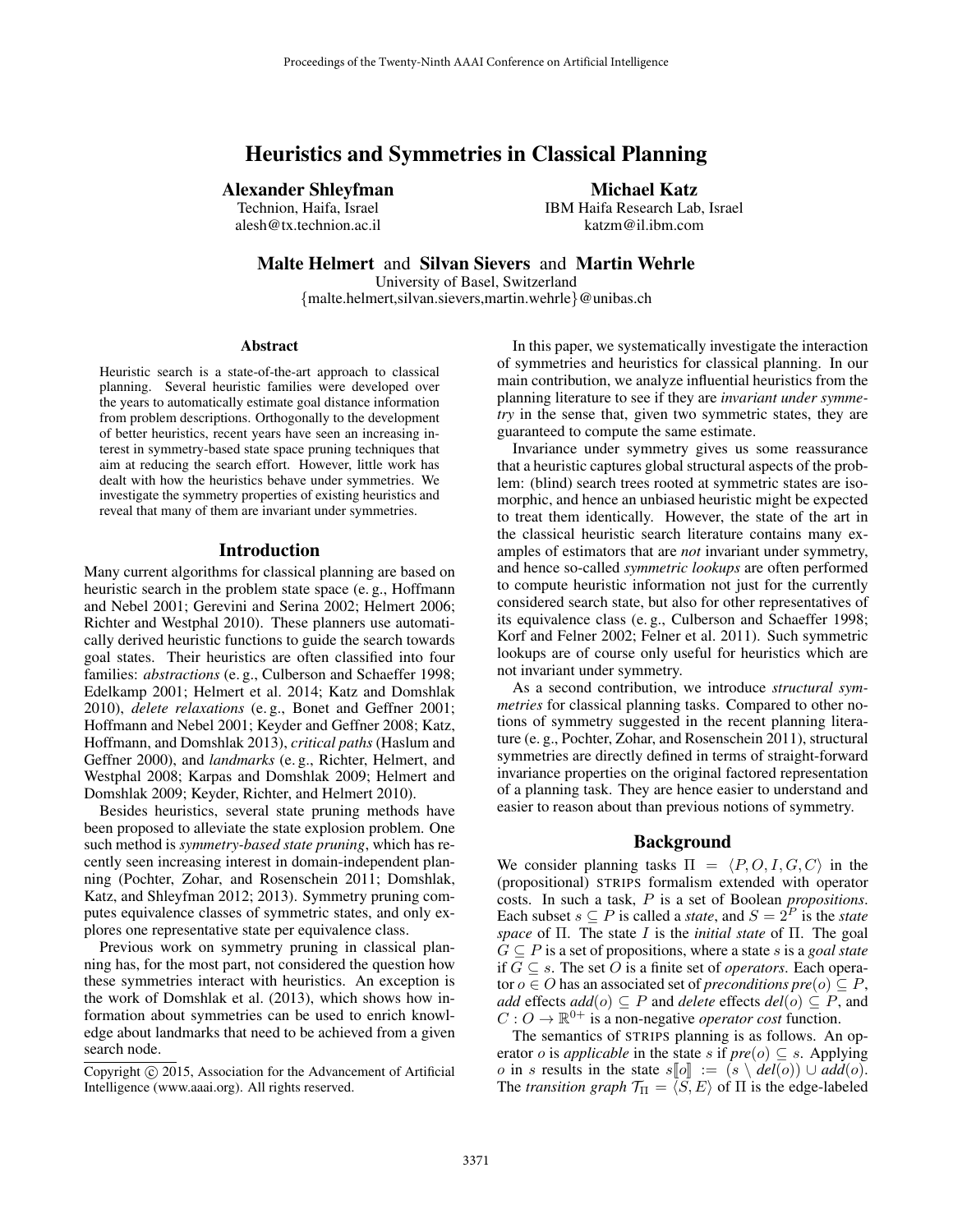digraph over S which contains an edge  $\langle s, s \cdot \cdot \cdot \cdot \rangle$  from s to s[o] labeled with o whenever  $o \in O$  is applicable in state s. A sequence of operators  $\pi = \langle o_1, \ldots, o_k \rangle$  is *applicable* in s if the transition graph contains a path with label sequence  $\pi$  starting from  $s_0$ . If it exists, such a path is uniquely defined, and its end state is denoted by  $s\llbracket \pi \rrbracket$ . An applicable operator sequence is a *plan* for s if  $s\llbracket \pi \rrbracket$  is a goal state. Its *cost* is the cumulative cost of operators in the sequence:  $C(\pi) = \sum_{i=1}^{k} C(o_i)$ . A plan for s with minimal cost is called *optimal*. The *perfect heuristic* for s, denoted by  $h^*(s)$ , or  $h^*(s, \Pi)$  if the planning task is not clear from context, is the cost of an optimal plan for s. The objective of (optimal) planning is to find an (optimal) plan for I.

### Symmetries of the State Transition Graph

A *symmetry* of a transition graph  $\mathcal{T}_{\Pi} = \langle S, E \rangle$  with operators O is a permutation  $\sigma$  of  $S \cup O$  mapping states to states and operators to operators such that

$$
- \langle s, s' ; o \rangle \in E \text{ iff } \langle \sigma(s), \sigma(s') ; \sigma(o) \rangle \in E,
$$

$$
- C(\sigma(o)) = C(o), \text{ and}
$$

 $- s$  is a goal state iff  $\sigma(s)$  is a goal state

for all states  $s$ ,  $s'$  and operators  $o$ . Symmetries are also called *(goal-stable) automorphisms*. They are closed under composition and inverse, forming the *automorphism group*  $Aut(\mathcal{T}_{\Pi})$  of the transition graph. Each subgroup  $\Gamma$  of symmetries induces an equivalence relation  $\sim_{\Gamma}$  on states S: s  $\sim_{\Gamma}$  s' iff  $\sigma(s) = s'$  for some  $\sigma \in \Gamma$ . States in the same equivalence class are called *symmetric*. Computing (a compact representation of)  $Aut(G)$  for a graph G is not known to be polynomial-time, but backtracking techniques are surprisingly effective in finding substantial subgroups of *Aut*(G).

For notational convenience, throughout the paper we extend permutations  $\sigma$  over a carrier set X to sequences over  $X(\sigma(\langle x_1, \ldots, x_n \rangle) := \langle \sigma(x_1), \ldots, \sigma(x_n) \rangle)$  and subsets of  $X(\sigma(\{x_1,\ldots,x_n\}) := \{\sigma(x_1),\ldots,\sigma(x_n)\}).$ 

The following (immediate) result is the formal basis for exploiting symmetries for planning:

Theorem 1 *Let* Π *be a planning task, let* s *be one of its states, let* π *be a sequence of operators of* Π*, and let* σ *be a symmetry of*  $\mathcal{T}_{\Pi}$ *. Then*  $\pi$  *is a plan for s iff*  $\sigma(\pi)$  *is a plan for*  $\sigma(s)$ , and the two plans have the same cost.

A direct corollary is that  $h^*(s) = h^*(\sigma(s))$  for all symmetries  $\sigma$ .

#### Symmetries from Problem Description Graphs

Pruning state spaces by reasoning about symmetries has been adopted in model checking (e. g., Emerson and Sistla 1996), constraint satisfaction (e. g., Puget 1993), and planning (e. g., Rintanen 2003; Fox and Long 1999; 2002; Pochter, Zohar, and Rosenschein 2011; Domshlak, Katz, and Shleyfman 2012; 2013).

As the state transition graph  $\mathcal{T}_{\Pi}$  of a planning task  $\Pi$  is usually too large to be given explicitly, symmetries must be inferred from a compact description. Pochter et al. introduced a method for deducing some symmetries of the planning task from automorphisms of a certain graphical structure, the *problem description graph* (PDG) of Π. Later,

Domshlak et al. (2012) slightly modified the definition, mainly to add support for general-cost actions. As observed by Pochter et al., every automorphism of the PDG of Π induces an automorphism of  $T_{II}$ , and the former can be found using off-the-shelf tools for discovery of automorphisms in explicit graphs, such as BLISS (Junttila and Kaski 2007).

Pochter et al. define the PDG for the  $SAS<sup>+</sup>$  formalism (Bäckström and Klein 1991). A STRIPS task can be viewed as a  $SAS<sup>+</sup>$  task over binary-domain state variables with operator preconditions and the goal restricted to variables assigned the value 1. Thus, we present here an adaptation of the definition by Pochter et al. to STRIPS planning tasks.

**Definition 1** Let  $\Pi = \langle P, O, I, G, C \rangle$  be a STRIPS planning *task. The problem description graph (PDG) of* Π *is the colored digraph*  $\langle N, E \rangle$  *with nodes* 

$$
N = \bigcup_{p \in P} \{v_p, v_p^{\mathrm{T}}, v_p^{\mathrm{F}}\} \cup \{v_o \mid o \in O\},\
$$

1  $\text{if } v = v_p^{\mathrm{T}}, p \in G$  $2 + C(o)$  *if*  $v = v_o, o \in O$ 0 *otherwise*

 $\sqrt{ }$ J  $\mathcal{L}$ 

*node colors*

 $col(v) =$ 

*and edges*

$$
E = \bigcup_{p \in P} \{ \langle v_p, v_p^{\mathsf{T}} \rangle, \langle v_p, v_p^{\mathsf{F}} \rangle \} \cup \bigcup_{o \in O} \left( E_o^{pre} \cup E_o^{add} \cup E_o^{del} \right),
$$
  
where 
$$
E_o^{pre} = \{ \langle v_p^{\mathsf{T}}, v_o \rangle \mid p \in pre(o) \},
$$

*where* 

$$
E_o = \{ \langle v_p, v_o \rangle \mid p \in \text{pro}(o) \},
$$
  
\n
$$
E_o^{\text{add}} = \{ \langle v_o, v_p^{\text{T}} \rangle \mid p \in \text{add}(o) \},
$$
  
\n
$$
E_o^{\text{del}} = \{ \langle v_o, v_p^{\text{F}} \rangle \mid p \in \text{del}(o) \}.
$$

A *PDG symmetry* is a symmetry of  $\mathcal{T}_{\Pi}$  that is induced by a graph automorphism of the PDG of Π. In the following section, we introduce a more direct definition for symmetries of planning tasks based on the factored task representation. Due to its simplicity, this new definition is easier to reason about than PDG symmetries.

#### Structural Symmetries

By a *permutation* of a planning task, we mean a permutation of its propositions and operators. Based on this concept, we can directly give a structural notion of symmetry.

**Definition 2** Let  $\Pi = \langle P, O, I, G, C \rangle$  be a STRIPS planning *task. A permutation*  $\sigma$  *of*  $\Pi$  *is a structural symmetry if* 

- $\bullet \ \sigma(P) = P$
- $\sigma(O) = O$ , and for all  $o \in O$ :
	- $-\textit{pre}(\sigma(o)) = \sigma(\textit{pre}(o))$
	- $add(\sigma(o)) = \sigma(add(o))$
	- $-\text{del}(\sigma(o)) = \sigma(\text{del}(o))$
- $-C(\sigma(o))=C(o)$
- $\bullet \ \sigma(G) = G$

Intuitively, a structural symmetry preserves (leaves invariant) all aspects of a planning task other than the initial state. By "renaming" propositions and operators, we end up with an identical planning task. The following result establishes that structural symmetries induce transition graph symmetries and shows how they are related to PDG symmetries: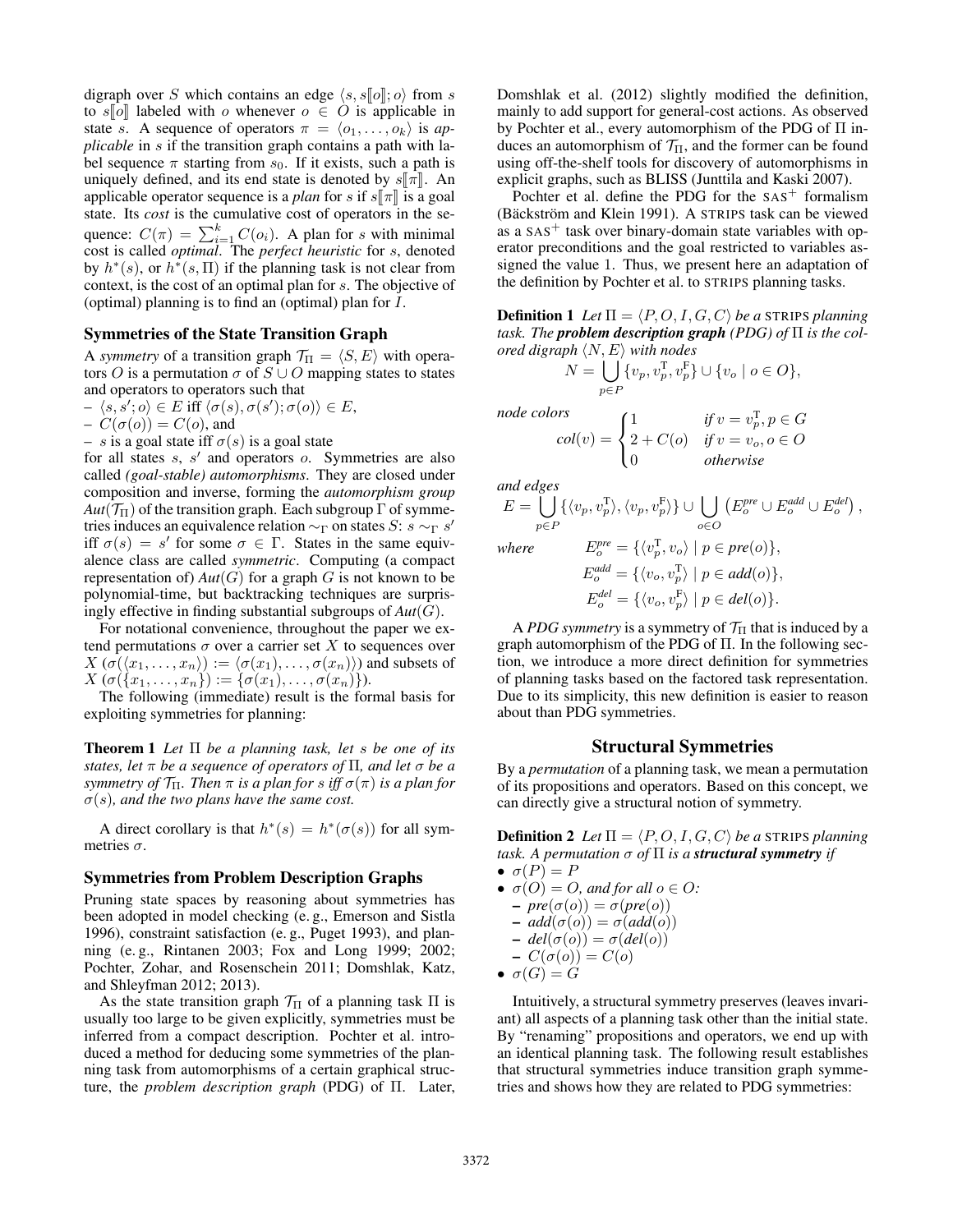#### Theorem 2 *Let* Π *be a planning task. Then:*

- *1. If* σ *is a structural symmetry of* Π*, then* σ *(viewed as a function on the states and operators of* Π*) is a transition graph symmetry of* TΠ*.*
- *2. The structural symmetries form a subgroup of Aut* $(\mathcal{T}_{\Pi})$ *.*
- *3. Every structural symmetry of* Π *corresponds to a PDG symmetry of* Π *in the sense that they induce the same transition graph symmetry.*
- *4. If each proposition of* Π *occurs as an operator precondition or in the goal, then every PDG symmetry of* Π *corresponds to a structural symmetry of* Π *in the sense that they induce the same transition graph symmetry.*

For space reasons, we refer to a technical report (Shleyfman et al. 2014) for the proof, which is not complicated. Statements 1. and 2. establish that structural symmetries are indeed symmetries and induce an equivalence relation. Because of statements 3. and 4., existing algorithms for detecting PDG symmetries can be used to derive structural symmetries, while proving properties of symmetries based on the much simpler definition of structural symmetry.<sup>1</sup>

In the following, we analyze how planning heuristics from the literature based on delete relaxation, critical paths and landmarks interact with structural symmetries. For a planning task  $\Pi$  and symmetry  $\sigma$ , we say that a given heuristic function h is *invariant under*  $\sigma$  if  $h(s) = h(\sigma(s))$  for all states s. We say that a family of heuristic functions is *invariant under structural symmetry* if this invariance property holds for all structural symmetries of all planning tasks.

# Delete Relaxation Heuristics

Delete relaxation has played a major role in recent advances of planning systems (e. g., Hoffmann and Nebel 2001; Helmert and Domshlak 2009). In heuristics based on delete relaxation, heuristic values are computed with respect to a modified planning task  $\Pi^+$ , in which all delete effects of actions are omitted (e. g., Hoffmann and Nebel 2001). A plan for the delete relaxation of Π is called a *relaxed plan* for Π.

The *optimal delete relaxation heuristic*, denoted by  $h^+$ , assigns to each state s the cost of an optimal relaxed plan for s:  $h^+(s,\Pi) := h^*(s,\Pi^+)$ . This is an *admissible* estimate (lower bound) for  $h^*(s)$ . Our first result deals with  $h^+$ .

Theorem 3 *The optimal delete relaxation heuristic* h <sup>+</sup> *is invariant under structural symmetry.*

**Proof:** Let  $\Pi$  be a planning task, s a state of  $\Pi$  and  $\sigma$  a structural symmetry of  $\Pi$ . Then  $\sigma$  is also a structural symmetry of  $\Pi^+$ : clearly,  $del(\sigma(o)) = \sigma(det(o)) = \emptyset$  for all operators  $o$  of  $\Pi^+$ , and in all other aspects,  $\Pi$  and  $\Pi^+$  are identical.

We obtain:  $h^+(s,\Pi) \stackrel{(*)}{=} h^*(s,\Pi^+) \stackrel{(**)}{=} h^*(\sigma(s),\Pi^+) \stackrel{(*)}{=}$  $h^+(\sigma(s))$ , where (\*) holds by definition of  $h^+$  and (\*\*)

holds because  $\sigma$  is a structural symmetry of  $\Pi^+$  and  $h^*$  is invariant under structural symmetry (cf. Theorem 1).

Most planning algorithms based on delete relaxation do not use the  $h^+$  heuristic directly because its computation is NP-equivalent (Bylander 1994). Instead, they use various approximations. We consider three such approximations here: the  $h^{max}$  and  $h^{add}$  heuristics by Bonet and Geffner (2001), and the FF heuristic by Hoffmann and Nebel (2001). There are many equivalent ways of defining these heuristics. Our presentation broadly follows Keyder and Geffner (2008), with some differences in details to simplify the proofs and discussion. In this approach, the heuristics are declaratively defined as systems of equations.

For the  $h^{\text{max}}$  heuristic for state s of planning task  $\Pi =$  $\langle P, O, I, G, C \rangle$ , the equations are:

 $\text{propcost}(p, s) = 0 \quad \text{if } p \in s$  (1)

$$
propcost(p, s) = opcost(supp(p, s), s) \text{ if } p \notin s \qquad (2)
$$

$$
supp(p, s) \in \underset{o \in O: p \in add(o)}{\operatorname{argmin}} \underset{o}{\operatorname{opcost}}(o, s) \quad \text{if } p \notin s \quad (3)
$$

$$
opcost(o, s) = C(o) + setcost(pre(o), s)
$$
\n(4)

$$
setcost(F, s) = \max_{p \in F} \text{propcost}(p, s) \tag{5}
$$

$$
h^{\max}(s) = \text{setcost}(G, s) \tag{6}
$$

Here, *propcost* $(p, s) \in \mathbb{R}^{0+} \cup \{\infty\}$  estimates the cost of reaching proposition  $p \in P$  from state s, setcost(F, s)  $\in$  $\mathbb{R}^{0+} \cup \{\infty\}$  estimates the cost of reaching the set of propositions  $F \subseteq P$  from state s,  $\text{opcost}(o, s) \in \mathbb{R}^{0+} \cup \{\infty\}$ estimates the cost of reaching a state where  $o$  is applicable and then applying it, and  $supp(p, s) \in O$  is a *best supporter* of proposition  $p \in P$ , i.e., an operator which is estimated to offer the cheapest way of achieving p.

If all operator costs are strictly positive, there exists exactly one solution to this set of equations, i. e., exactly one way to define *propcost*, *opcost*, etc. to satisfy the equations, except that there may be multiple minimizers in (3). However, this ambiguity does not affect the heuristic value because all minimizers have the same *opcost*. 2

We can now present our result for  $h^{\text{max}}$ .

Theorem 4 *The maximum heuristic* h max *is invariant under structural symmetry.*

Proof: Let *propcost*, *opcost*, *setcost* and *supp* be a solution to the equations defining  $h^{\text{max}}$ . Let  $\sigma$  be a structural symmetry. We define primed versions *propcost'*, *opcost'*, *setcost'* and *supp'* as follows:

$$
proposst'(p, s) := proposst(σ(p), σ(s))
$$
  
\n
$$
oposst'(o, s) := opcost(σ(o), σ(s))
$$
  
\n
$$
setcost'(F, s) := setcost(σ(F), σ(s))
$$
  
\n
$$
supp'(p, s) := σ^{-1}(supp(σ(p), σ(s)))
$$

<sup>&</sup>lt;sup>1</sup>The requirement in statement 4. that each proposition occurs in a precondition or in the goal is not limiting: propositions violating this requirement can be removed from the planning task without affecting its semantics, and existing commonly used relevance analysis algorithms (Gazen and Knoblock 1997) already do this.

 $2$ To keep the presentation short, we gloss over some details here: the case of zero-cost actions and the case where the equations minimize or maximize over empty sets are discussed in the technical report (Shleyfman et al. 2014).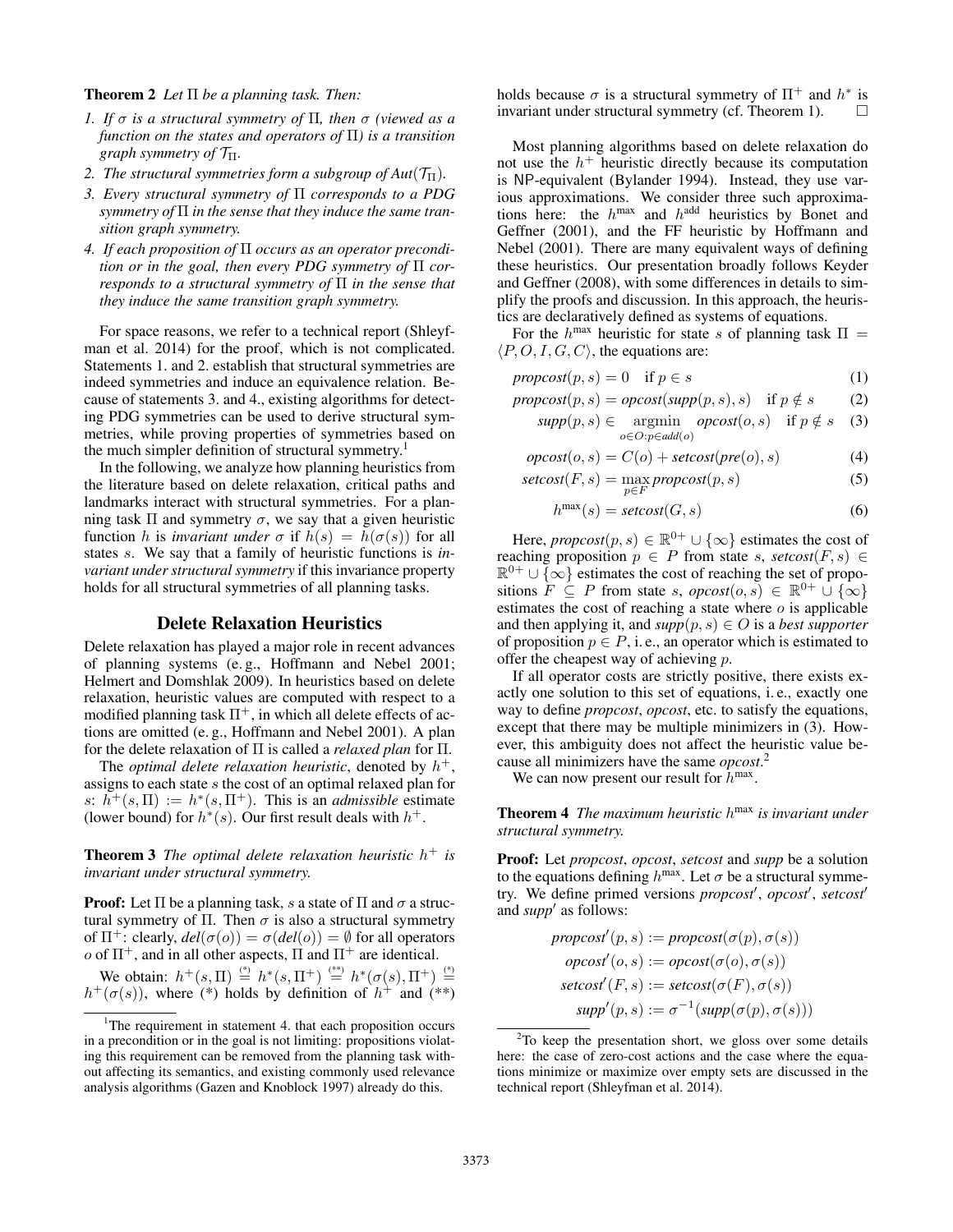We will show that *propcost'*, *opcost'* etc. also satisfy the equations defining  $h^{\text{max}}$ . Due to the uniqueness of the solution (except for *supp*), this implies that the primed and unprimed values are identical. Exploiting this for setcost in particular, we obtain:  $h^{\max}(s) = \text{setcost}(G, s) =$  $\textit{setcost}'(G, s) = \textit{setcost}(\sigma(G), \sigma(s)) = \textit{setcost}(G, \sigma(s)) =$  $h^{\max}(\sigma(s))$  where we apply, in sequence: the definition of h<sup>max</sup>, the equality of *setcost* and *setcost'*, the definition of setcost', the fact  $G = \sigma(G)$ , and the definition of  $h^{\max}$ .

It remains to show that *propcost'*, *opcost'* etc. satisfy Equations  $(1-5)$ :

- (1) If  $p \in s$ , then  $\sigma(p) \in \sigma(s)$ , and hence *propcost*<sup> $\prime$ </sup> $(p, s)$  =  $propcost(\sigma(p), \sigma(s)) = 0$
- (2) If  $p \notin s$ , then  $\sigma(p) \notin \sigma(s)$ , and hence:  $propcost'(p, s)$  $=$ *propcost*( $\sigma(p), \sigma(s)$ )  $= opcost(supp(\sigma(p), \sigma(s)), \sigma(s))$  $= opcost(\sigma(\sigma^{-1}(supp(\sigma(p), \sigma(s)), \sigma(s))))$  $= opcost(\sigma(supp'(p, s)), \sigma(s))$  $= opcost'(supp'(p, s), s)$ (3) For  $p \notin s$ , we have  $\sigma(p) \notin \sigma(s)$  and obtain:  $\sigma(supp'(p, s))$  $= \sigma(\sigma^{-1}(supp(\sigma(p), \sigma(s))))$  $= supp(\sigma(p), \sigma(s))$  $\in \operatorname{argmin}_{o' \in O: \sigma(p) \in \mathit{add}(o')} \mathit{opcost}(o', \sigma(s))$  $= \operatorname{argmin}_{o' \in O: o' = \sigma(o), \sigma(p) \in add(\sigma(o))} opcost(\sigma(o), \sigma(s))$  $= \operatorname{argmin}_{o' \in O: o' = \sigma(o), p \in add(o)} opcost'(o, s)$  $= \sigma(\operatorname{argmin}_{o \in O: p \in add(o)} opost'(o, s))$  and hence  $supp'(p, s) \in \operatorname{argmin}_{o \in O: p \in \text{add}(o)} \text{ opost}'(o, s)$ (4)  $\textit{opcost}'(o, s)$  $= opcost(\sigma(o), \sigma(s))$  $= C(\sigma(o)) + \text{setcost}(pre(\sigma(o)), \sigma(s))$  $= C(o) + \text{setcost}(\sigma(\text{pre}(o)), \sigma(s))$  $= C(o) + \textit{setcost}'(\textit{pre}(o), s)$ (5)  $\mathit{setcost}'(F, s)$  $= setcost(\sigma(F), \sigma(s))$  $=$  max<sub>p'</sub> $\in_{\sigma(F)}$  propcost $(p', \sigma(s))$  $=$  max<sub> $\sigma(p) \in \sigma(F)$ </sub> propcost $(\sigma(p), \sigma(s))$  $=$  max<sub>p∈F</sub> propcost<sup>*i*</sup>(p, s)  $\Box$

A corresponding result for  $h^{\text{add}}$  is now easy to obtain.

**Theorem 5** The additive heuristic h<sup>add</sup> is invariant under *structural symmetry.*

**Proof:** The definition of  $h^{\text{add}}$  is identical to  $h^{\text{max}}$  except that (5) is replaced by  $\mathit{setcost}(F, s) = \sum_{p \in F} \mathit{proposst}(p, s)$ . The preceding proof works with the adaptation of replacing the maximum by a sum in the part dealing with (5).

More generally, a corresponding result holds for all variations of  $h^{\text{max}}$  and  $h^{\text{add}}$  which are obtained by changing the definition of set costs (i. e., using an aggregation function other than maximum or sum). The proof only relies on the fact that the heuristic is well-defined (the equations have a unique solution) and that *setcost*(F, s) can be defined in terms of the multi-set of fact costs  $\{proposed(p, s) \mid p \in F\}.$ 

Another famous approximation of  $h^+$  is the FF heuristic (Hoffmann and Nebel 2001). Like  $h^{\text{max}}$  and  $h^{\text{add}}$ , it can be defined in terms of best supporters of propositions. Different variants of the FF heuristic exist. The variants most commonly used for cost-based planning are called  $FF/h^{max}$ and FF $/h$ <sup>add</sup> and compute best supporters in the same way as  $h^{\text{max}}$  and  $h^{\text{add}}$ , respectively (Keyder and Geffner 2008). We focus on the  $FF/h^{max}$  variant in the following, but identical results can be proved for  $FF/h^{\text{add}}$ .  $FF/h^{\text{max}}$  uses Equations  $(1-5)$  of the definition of  $h^{max}$  and adds the following ones:

$$
plan(p, s) = \emptyset \quad \text{if } p \in s \tag{7}
$$

$$
plan(p, s) = \{ supp(p, s) \} \cup \bigcup_{q \in pre(supp(p, s))} plan(q, s) \quad \text{if } p \notin s \quad (8)
$$

$$
h^{\text{FF}}(s) = \sum_{o \in \bigcup_{q \in G} plan(q, s)} C(o)
$$
\n(9)

The basic idea is to associate with each proposition  $p$  a set of operators  $plan(p, s)$  which is sufficient to achieve p in  $\Pi^+$  from state s. Operator sets for sets of propositions are then aggregated by set union, and the overall heuristic value is the total cost of all operators in the operator set associated with the goal.

Unlike  $h^{\text{max}}$  and  $h^{\text{add}}$ , however, the FF heuristic is not well-defined: different ways of choosing between minimizers in the equation for  $supp(p, s)$  can lead to different heuristic values. For this reason, if we make no further assumption on the tie-breaking policy used, the FF heuristic is not necessarily invariant under structural symmetry. However, this is not unexpected for a heuristic that is not well-defined. One natural tie-breaking policy is to pick uniformly randomly between multiple minimizers in (3). This turns  $plan(p, s)$  and  $h^{\text{FF}}(s)$  into well-defined random variables.<sup>3</sup> We can then prove the following result:

Theorem 6 *1. There exist tie-breaking policies for which FF/*h max *is not invariant under structural symmetry.*

- *2. There exist tie-breaking policies for which FF/*h add *is not invariant under structural symmetry.*
- *3. Let* h FF *be a randomized variant of the FF heuristic where supporters are selected w.r.t. a heuristic that is* invariant under structural symmetry (like h<sup>max</sup> or h<sup>add</sup>) *and ties are broken uniformly randomly. This heuristic is invariant under structural symmetry in the sense that for all states* s *and structural symmetries* σ*,* h FF(s) *and*  $h^{\text{FF}}(\sigma(s))$  are identically distributed random variables.

Proof sketch: The first two results can be shown by providing an example, for which we refer to the technical report (Shleyfman et al. 2014).

The proof for the third result works on similar principles as the one for Theorem 4. The key step is to show that the random variable  $plan'(p, s) := \sigma^{-1}(plan(\sigma(p), \sigma(s)))$ is identically distributed to  $plan(p, s)$ . Again we refer to the technical report for details.

<sup>&</sup>lt;sup>3</sup>Note that  $plan(p, s)$  and  $plan(q, s)$  for  $p \neq q$  are often not independent.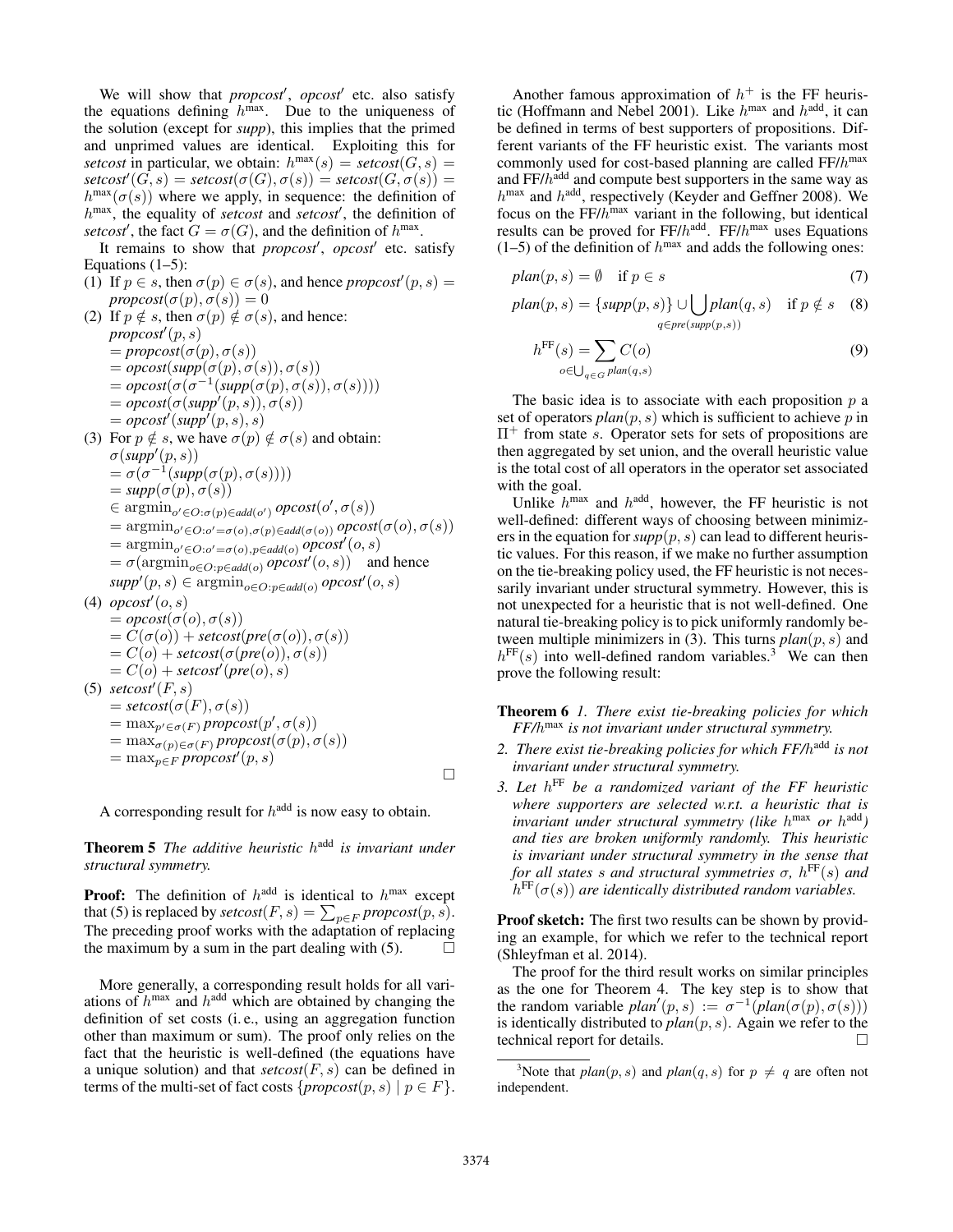# Critical Path Heuristics

The critical path heuristics  $h^m$  (Haslum and Geffner 2000) generalize the  $h^{\text{max}}$  heuristic. They are parameterized with a natural number  $m \geq 1$ , and for  $m = 1$  we obtain  $h^1 =$  $h^{\max}$ . For  $m > 1$ ,  $h^m$  is no longer bounded by  $h^+$ , and for sufficiently large m we have  $h^m = h^*$ . However, the computational complexity of  $h^m$  is exponential in m, and thus in practice m is severely restricted (usually to  $m = 2$ ).

An alternative view of  $h^m$  was suggested by Haslum (2009), stating that  $h^m$  can be computed as the  $h^{\text{max}}$  heuristic of a transformed problem, called  $\Pi^m$ . For convenience, we repeat Haslum's definition (adapted to our notation).

**Definition 3 (Haslum, 2009)** Let  $\Pi = \langle P, O, I, G, C \rangle$  be a *propositional* STRIPS *task and let* m ≥ 1*. The* STRIPS *task*  $\Pi^m = \langle P^m, O^m, I^m, G^m, C^m \rangle$  is defined as follows. For *any set*  $X ⊆ P$ *, let*  $S_m(X) = \{c ⊆ X \mid |c| ≤ m\}$  *denote all sets of at most* m *elements of* X*. Then* P <sup>m</sup> *contains a meta-* $\alpha$ *atom*  $\pi_c$  *for each*  $c \in S_m(P)$ *. For each operator*  $o \in O$  *and for each set* f ⊆P *with* |f|≤m−1 *such that* f *is disjoint from*  $add(o) \cup del(o)$ *, O<sup>m</sup> contains a meta-operator*  $\alpha_{o,f}$  *with:* 

$$
pre(\alpha_{o,f}) = \{\pi_c \mid c \in S_m(pre(o) \cup f)\}
$$
  
add( $\alpha_{o,f}$ ) = { $\pi_c$  |  $c \in S_m$ (add(o)  $\cup$  f)}  
del( $\alpha_{o,f}$ ) =  $\emptyset$   
 $C^m(\alpha_{o,f}) = C(o)$ 

*The initial state is*  $I^m = \{ \pi_c \mid c \in S_m(I) \}$ *, and the goal is*  $G^m = \{ \pi_c \mid c \in S_m(G) \}.$ 

Our definition differs from Haslum's in including more add effects in the meta-operators: Haslum additionally requires  $c \cap add(o) \neq \emptyset$ . By removing this condition, our metaoperators include additional effects that are already preconditions, which clearly does not affect their semantics.

Given a structural symmetry  $\sigma$  of  $\Pi$ , we define a mapping  $\sigma^m$  on the propositions and operators of  $\Pi^m$  as follows. For each meta-atom  $\pi_c$ , we set  $\sigma^m(\pi_c) = \pi_{\sigma(c)}$ . For each metaoperator  $\alpha_{o,f}$ , we set  $\sigma^m(\alpha_{o,f}) = \alpha_{\sigma(o),\sigma(f)}$ . We now show that this mapping is a structural symmetry of  $\Pi^m$ .

**Theorem 7** Let  $\Pi = \langle P, O, I, G, C \rangle$  be a STRIPS planning *task and* σ *be a structural symmetry of* Π*. Then* σ <sup>m</sup> *is a structural symmetry of*  $\Pi^m = \langle P^m, O^m, I^m, G^m, C^m \rangle$ .

**Proof:** For simplicity, we identify meta-atoms  $\pi_c$  with their proposition sets  $c$  in the following. It is easy to verify  $\sigma^m(S_m(X)) = S_m(\sigma(X))$  for all  $X \subseteq P$ . From this we immediately obtain  $\sigma^m(P^m) = P^m$  and  $\sigma^m(G^m) = G^m$ .

We next show  $\sigma^m(O^m) = O^m$ . Here, we mainly need to verify  $\sigma^m(\alpha_{o,f}) \in \hat{O}^m$  for all  $\alpha_{o,f} \in \hat{O}^m$ . Then  $\sigma^m$  clearly defines a bijection on  $O^m$ : it is easy to see that it is injective, and hence by a counting argument it must also be bijective.

Consider  $\alpha_{o,f} \in O^m$ . By definition of  $O^m$ , we have  $o \in O$ and  $f \subseteq P$  with  $|f| \leq m-1$  and f is disjoint from  $add(o) \cup$  $del(o)$ . Then clearly  $\sigma(o) \in O$ , and  $\sigma(f)$  is disjoint from  $add(\sigma(o)) \cup del(\sigma(o))$  because  $\sigma$  is a structural symmetry of Π. Hence  $\sigma^m(\alpha_{o,f}) = \alpha_{\sigma(o),\sigma(f)} \in O^m$  as desired.

It remains to show that  $\sigma^m$  preserves the structure of

meta-operators. For meta-operator  $\alpha_{o,f}$ , we have

$$
pre(\sigma^m(\alpha_{o,f})) = {\pi_c \mid c \in S_m(pre(\sigma(o)) \cup \sigma(f))}
$$
  
\n
$$
= {\sigma^m(\pi_c) \mid c \in S_m(pre(o) \cup f)}
$$
  
\n
$$
= \sigma^m(pre(\alpha_{o,f}))
$$
  
\n
$$
add(\sigma^m(\alpha_{o,f})) = {\pi_c \mid c \in S_m(add(\sigma(o)) \cup \sigma(f))}
$$
  
\n
$$
= {\sigma^m(\pi_c) \mid c \in S_m(add(o) \cup f)}
$$
  
\n
$$
= \sigma^m(add(\alpha_{o,f}))
$$
  
\n
$$
del(\sigma^m(\alpha_{o,f})) = \emptyset = \sigma^m(del(\alpha_{o,f}))
$$
  
\n
$$
C(\sigma^m(\alpha_{o,f})) = C(\alpha_{\sigma(o),\sigma(f)})
$$
  
\n
$$
= C(\sigma(o)) = C(o) = C(\alpha_{o,f})
$$

We can now prove the invariance of  $h^m$ .

Theorem 8 *The heuristic* h <sup>m</sup> *is invariant under structural symmetry.*

Proof: Applying Theorems 4 and 7, we get

$$
hm(s,\Pi) = hmax(Sm(s),\Pim)
$$
  
=  $hmax(\sigmam(Sm(s)),\Pim)$   
=  $hmax(Sm(\sigma(s)),\Pim)$   
=  $hm(\sigma(s),\Pi)$ ,

where the relationship between  $h^m$  in  $\Pi$  and  $h^{\max}$  in  $\Pi^m$  is due to Theorem 5 of Haslum (2009).

### Landmark Heuristics

Landmarks were original introduced by Porteous, Sebastia, and Hoffmann (2001) and later revisited by the same authors (Hoffmann, Porteous, and Sebastia 2004). Richter, Helmert, and Westphal (2008) first suggested their use for search heuristics, and since then many heuristics based on landmarks have been suggested (e. g., Karpas and Domshlak 2009; Helmert and Domshlak 2009; Keyder, Richter, and Helmert 2010; Bonet and Helmert 2010).

**Definition 4** Let  $\Pi = \langle P, O, I, G, C \rangle$  be a STRIPS task. A *set of operators*  $L \subseteq O$  *is a disjunctive action landmark (landmark for short) for state* s *if every plan* π *for* s *includes an operator in* L*.*

The originally suggested landmark heuristics (Richter, Helmert, and Westphal 2008; Karpas and Domshlak 2009) are *path-dependent*, i. e., their heuristic estimates depend not just on the state s to be evaluated, but also on the path(s) from the initial state to s explored by the search algorithm. Domshlak et al. (2013) already discuss the relationship of symmetries and path-dependent landmark heuristics, so we focus on other aspects of landmark heuristics here, beginning with the following basic result.

Theorem 9 *Let* Π *be a planning task and* σ *be a transition graph symmetry of* Π*. Let* s *be a state of* Π *and* L *be a landmark for s. Then*  $\sigma(L)$  *is a landmark for*  $\sigma(s)$ *.* 

Proof: Follows immediately from the definition of landmarks and Theorem 1.

Note that this result applies to general transition graph symmetries, not just to structural symmetries. It is easy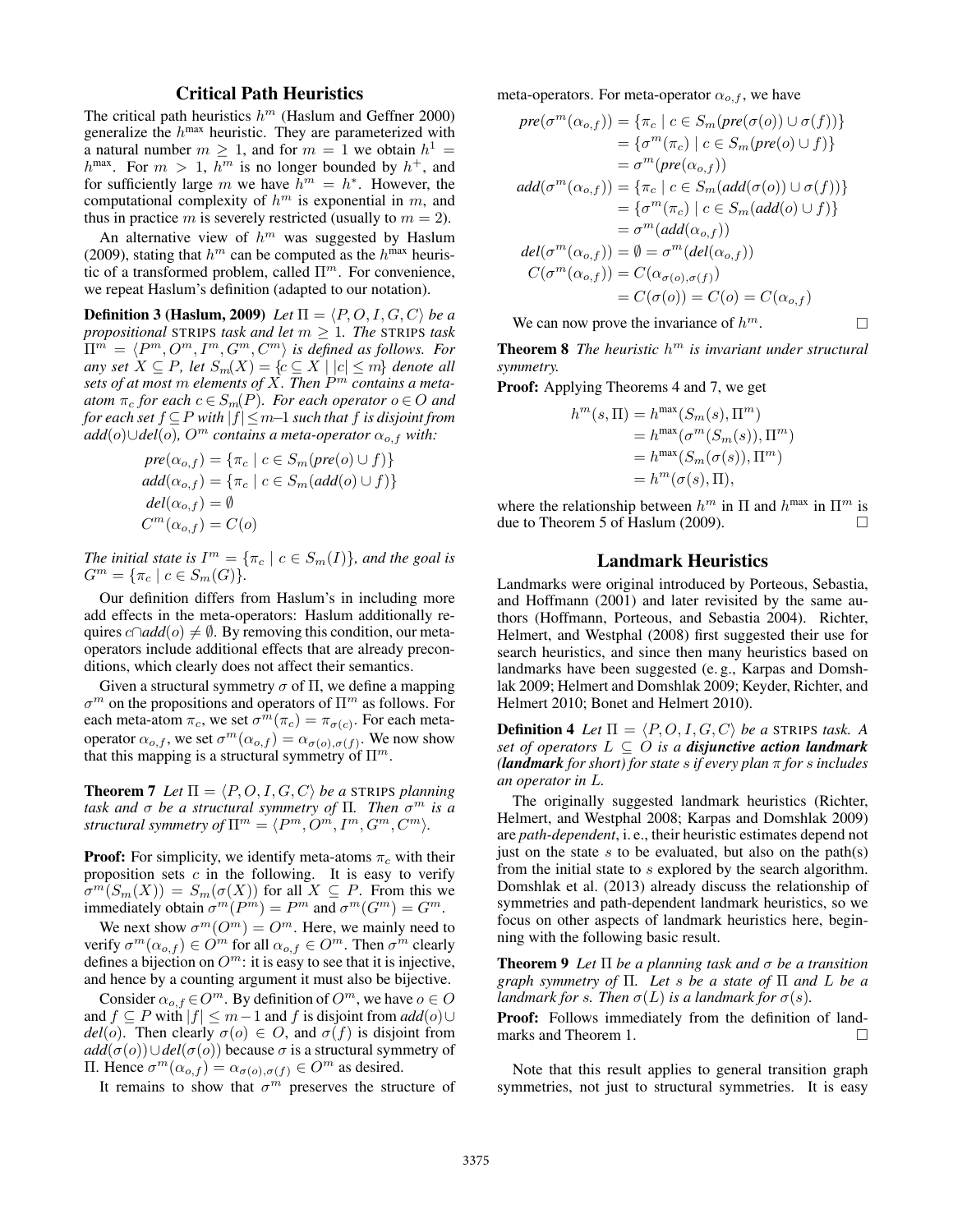to see that an analog of the theorem holds for *action landmarks* (landmarks L with  $|L| = 1$ ) and also for the case of structural symmetries and (disjunctive or non-disjunctive) *fact landmarks* (landmarks L consisting of all achievers of a given set of propositions). The latter result was already shown by Domshlak et al. (2013).

For practical use, however, it is not just important that a given set of operators *is* a landmark. It is also necessary that a planning algorithm can *generate* the landmark in order to exploit it for heuristic information. A *landmark generation method*  $\mathcal{L}$  is an algorithm that, given a state  $s$ , computes a set of landmarks  $\mathcal{L}(s)$  for s. Such algorithms are generally *sound* (produce only landmarks), but not *complete* (do not produce all landmarks). We say that a landmark generation method is *invariant under structural symmetry* if, for all structural symmetries  $\sigma$ , it guarantees  $\mathcal{L}(\sigma(s)) = \sigma(\mathcal{L}(s))$ .

Current planning algorithms from the literature typically use one of the following landmark generation methods: *ZG* (Zhu and Givan 2003), *RHW* (Richter, Helmert, and Westphal 2008), *KRH* (Keyder, Richter, and Helmert 2010), or some variation of *justification graph landmarks* (e. g., Helmert and Domshlak 2009; Bonet and Helmert 2010; Bonet and Castillo 2011). For space reasons, the algorithms are not described in detail, but our previous discussion is already sufficient to sketch the proof of the following result.

Theorem 10 *The ZG, KRH and complete justification graph landmark generation methods are invariant under structural symmetry.*

**Proof sketch:** Like  $h^m$ , KRH is parameterized by a natural number m ≥ 1. It generates all *causal fact landmarks* of the  $\Pi<sup>m</sup>$  planning task discussed in the section on critical-path heuristics, and the result follows from Theorems 7 and 9. (It is not difficult to see that Theorem 9 remains true when restricting attention to causal fact landmarks under structural symmetries.)

ZG is the special case of KRH with  $m = 1$ .

Justification graph landmarks are closely related to disjunctive action landmarks of the delete-relaxed task  $\Pi^+$ (Bonet and Helmert 2010), and hence invariance for the (intractable) method that generates *all* such landmarks follows from Theorem 9 and the proof of Theorem 3.

We remark that an analogous result does *not* hold for RHW landmarks, which partially depend on the first-order PDDL representation of planning tasks, which is not preserved by our structural symmetries defined on propositional STRIPS tasks.

Besides the landmark generation method, the other important aspect of a landmark-based heuristic is how the information from different landmarks is combined to form a heuristic estimate. Here, it is easy to see that the prevalent methods from the literature are invariant under structural symmetry.

Theorem 11 *Let* L *be a landmark generation method that is invariant under structural symmetry, and let* h *be a heuristic such that*  $h(s)$  *derives a heuristic estimate from*  $\mathcal{L}(s)$  *using one of the following techniques:*

*1. counting landmarks (Richter and Westphal 2010)*

- *2. summing the minimal operator costs of each landmark (Richter, Helmert, and Westphal 2008)*
- *3. optimal cost partitioning (Karpas and Domshlak 2009)*
- *4. uniform cost partitioning with or without special treat-*
- *ment of action landmarks (Karpas and Domshlak 2009) 5. hitting sets (Bonet and Helmert 2010)*
- *Then* h *is invariant under structural symmetry.*

Proof sketch: The result for 1. follows immediately from the previous theorem, from which 2. is also immediate if we consider that  $C(\sigma(o)) = C(o)$ . Heuristics 3. and 5. are based on solutions to LPs/IPs which are easily seen to be isomorphic for s and  $\sigma(s)$ . For 4., we refer to the technical report (Shleyfman et al. 2014).

We close with a final result concerning the *landmark-cut* heuristic  $h^{\text{LM-cut}}$  (Helmert and Domshlak 2009). Like the FF heuristic,  $h^{\text{LM-cut}}$  is affected by arbitrary tie-breaking, which can lead to symmetric states having different heuristic values. However, when breaking ties uniformly randomly, we can prove the same randomized result as for  $h^{\text{FF}}$ .

Theorem 12 *There exist tie-breaking policies for which* h LM-cut *is not invariant under structural symmetry.*

*LM-cut with uniformly random tie-breaking is invariant under structural symmetry in the sense that for all states* s *and structural symmetries*  $\sigma$ ,  $h^{\text{LM-cut}}(s)$  *and*  $h^{\text{LM-cut}}(\sigma(s))$ *are identically distributed random variables.*

Proof sketch: The key steps in the proof are the invariance of  $h^{\text{max}}$  (Theorem 4), showing that the (randomized) justification graphs computed by LM-cut for s and  $\sigma(s)$  are isomorphic, from which it follows that the probability of computing cut  $L$  in state  $s$  equals the probability of computing cut  $\sigma(L)$  in state  $\sigma(s)$ . With  $C(o) = C(\sigma(o))$ , we can then show that the heuristic values in each iteration of the LM-cut loop (probabilistically) increase in the same way and the resulting modified planning tasks for the next LM-cut iteration are isomorphic.

# **Conclusions**

We defined a notion of structural symmetry, which allows directly reasoning about symmetries of a planning task based on its compact representation. We also performed an extensive study of the symmetry properties of existing heuristic functions. Many of the studied heuristics were found to be invariant under structural symmetries, which is encouraging in the sense that it shows that these heuristics do not miss any "obvious" information that could be obtained by reasoning about structural symmetries.

Of the major classes of planning heuristics, our study excluded heuristics based on *abstraction*. These play a major role in cost-optimal classical planning and deserve a separate investigation, which is a subject of future work.

# Acknowledgments

This work was supported by the Israel Science Foundation (ISF) grant 1045/12 and by the Swiss National Science Foundation (SNSF) as part of the project "Safe Pruning in Optimal State Space Search" (SPOSSS).